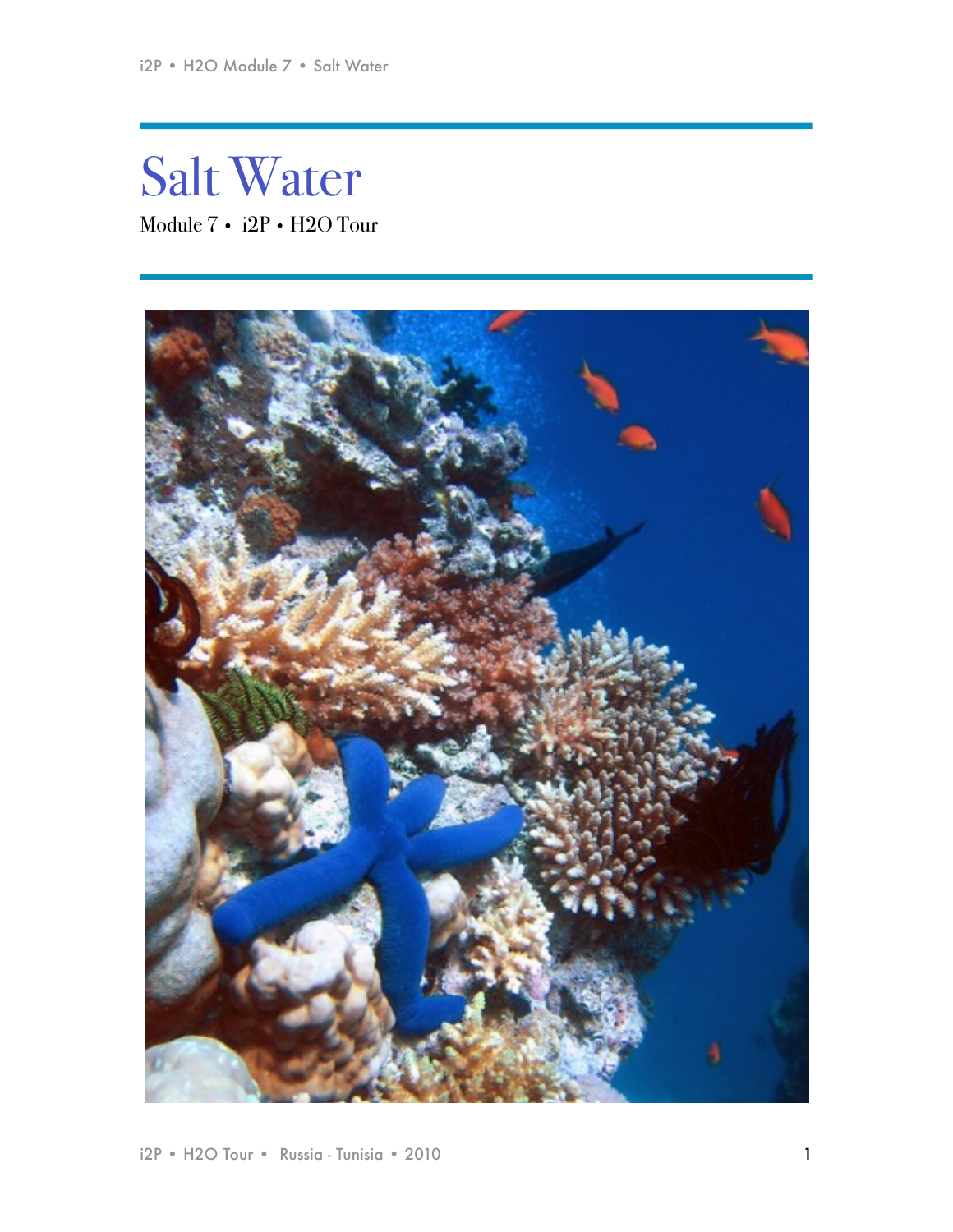"Day after day, day after day, We stuck, nor breath nor motion; As idle as a painted ship Upon a painted ocean. Water, water, everywhere, And all the boards did shrink; Water, water, everywhere, Nor any drop to drink."

- Samuel Taylor Coleridge, Rime of the Ancient Mariner, 1798



NOT A DROP TO DRINK

In April, when Ray and company cross the Sahara Desert in Tunisia heading north toward the Mediterranean Sea they will have to be exceedingly careful to avoid dehydration. The Sahara is the largest hot desert in the world, and water can be very difficult to come by. It is commonly understood that the combination of excessive heat and low humidity in a desert environment puts athletes at high risk of dehydration when undertaking prolonged endurance exercise.

Dehydration is also a great danger in the wettest environment in the world: the Ocean. The principle cause of death of mariners cast adrift at sea without fresh water is dehydration. Coleridge's Rime of the Ancient Mariner eloquently captures this greatest of ironies, that one can die of thirst surrounded by water.

### SALT WATER

Ninety- seven percent of the water on Earth is salt water. Sea water has an average salinity of about 3.5%. What this means, in practical terms, is that every liter of sea water has about 1.2 ounces(0.15 of a cup) of salt dissolved within it. All sea water is not of

equal salinity however. In places where fresh water feeds into the Ocean, salt concentration of the sea water is decreased while in areas of Ocean, such as the Red Sea in the Middle East, a place subject to high evaporation and diluted by relatively few rivers,salt concentrations can be extremely high.

### Student Exercise

Take 1.2 ounces of salt and pour it into 1 liter of water. You have now created water with the average salinity of sea water.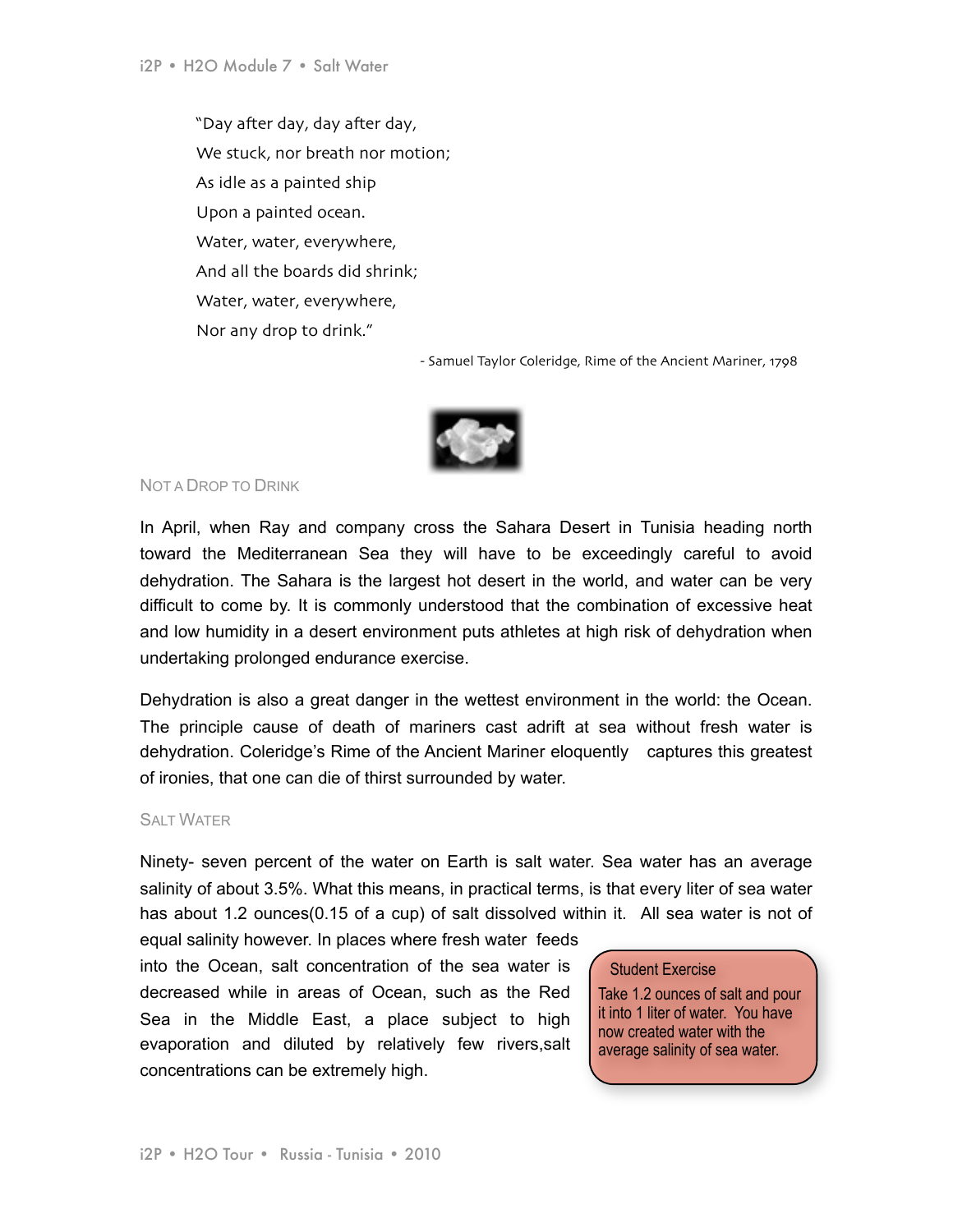The addition of salt to water changes the water in many fundamental ways. Salt water has a both a lower freezing point and a higher boiling point, is more dense, tastes differently than fresh water and is dangerous for humans to drink in any significant quantity.

### WHAT IS SALT?

Salt is a mineral made up of a variety of atoms, the two most prominent being Sodium and Chloride. These two component atoms are essential to all known living creatures although toxic to many land plants. In human beings Sodium and Chloride perform essential functions within the body that ensure health - too much or too little can be fatal. Sea salt also includes Sulfate, Magnesium, Calcium, Potassium and other minor constituents.

Salt in its mineral form is called halite, or rock salt, and is usually found in sedimentary deposits that once formed the bottom of a dried up lake or sea bed. This occurs because salt naturally dissolves in water. If a lake or a sea dries up the salt that was dissolved in it is left behind as a deposit. Many of these deposits have been mined by humans as a source of salt. When salt is dissolved in water it raises the boiling point of the water and lowers its freezing point.

### Student Exercise

### The great water boil off!

In your classroom take 2 pots of water of equal volume and temperature. Add 2 tablespoons of table salt to one pot. Heat the two pots at the same temperature and determine which one boils first.



### Figure 1: Chemical composition of seawater (source: [Sea\\_salt-e\\_hg.svg:](http://commons.wikimedia.org/wiki/File:Sea_salt-e_hg.svg) [Hannes Grobe\)](http://commons.wikimedia.org/wiki/User:Hgrobe)

### Sea salts

## Sea water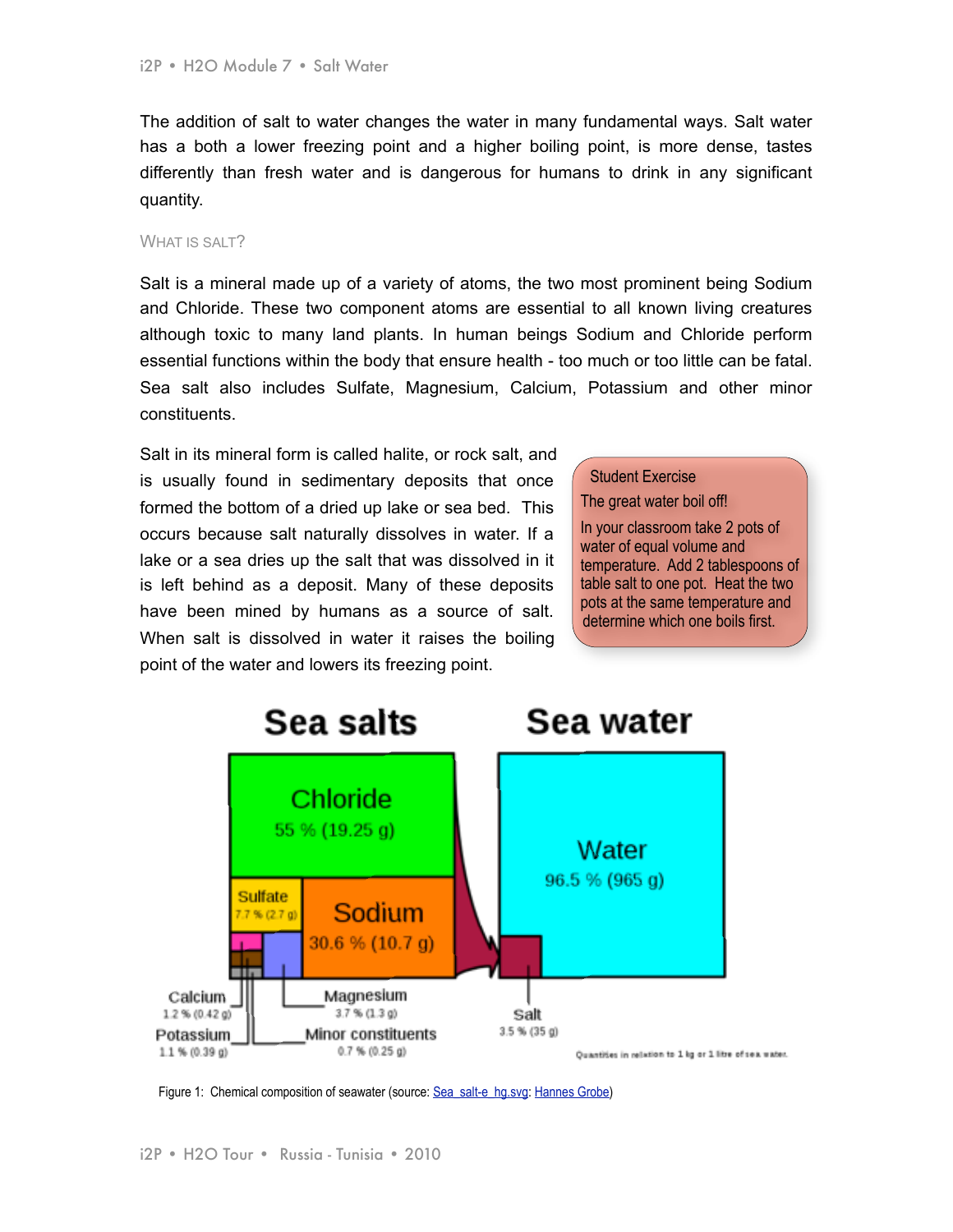### WHO PUT SALT IN THE WATER?

Most lakes in the world are largely salt free. All lakes are fed by some means, be it river, stream or spring and most are in turn



Figure 2: THe largest terminal lake in the world - the Caspian Sea. There are no rivers flowing out (source: NASA)

drained by similar means. There are some lakes, however, that aren't drained but

Did You Know? The biggest terminal lake in North America is the Great Salt Lake, located in Utah.

are rather the final destination of the water that drains into them. These are called *terminal lakes.* The biggest lake in the world, the Caspian Sea (although called a sea it is by definition a lake) is a terminal lake. The Caspian Sea like all terminal lakes is salty (see: [Caspian Sea](http://en.wikipedia.org/wiki/Caspian_Sea))

The fact that terminal lakes are salty gives us a clue to why the Ocean is salty, and regular (non-terminal lakes) are not. Salt is introduced into water as it moves through its planetary cycle (see module 4: The Water Cycle). In trace amounts it is dissolved from minerals over which surface and groundwater flows. This

dissolved salt is then transported through the surface and ground water systems until it is deposited in the ocean, where it can go no further. Hence, unlike fresh water lakes which transport salt away, the salt that is deposited in the ocean collects there. Pure water is in turn removed from the ocean by evaporation, leaving the salt behind. The exact same process occurs with terminal lakes which effectively become, like the ocean, salt collecting vessels (see: [salty oceans](http://www.enchantedlearning.com/subjects/ocean/Salty.shtml)). Unlike terminal lakes the ocean has an added source of salt introduced from below the Earth's crust through fissures in the ocean floor called sub-oceanic vents.

Despite the steady introduction of salt into oceans the salinity of the oceans is in a steady state. This means that the average salt level in the oceans is neither rising or falling. Rivers carry an estimated 4 billion tons of salt to the ocean each year, but approximately the

### Did You Know?

The ocean:

- covers 71 percent of the Earth's surface;
- contains 97 percent of the planet's water, and;
- supports the life of nearly 50 percent of all species on Earth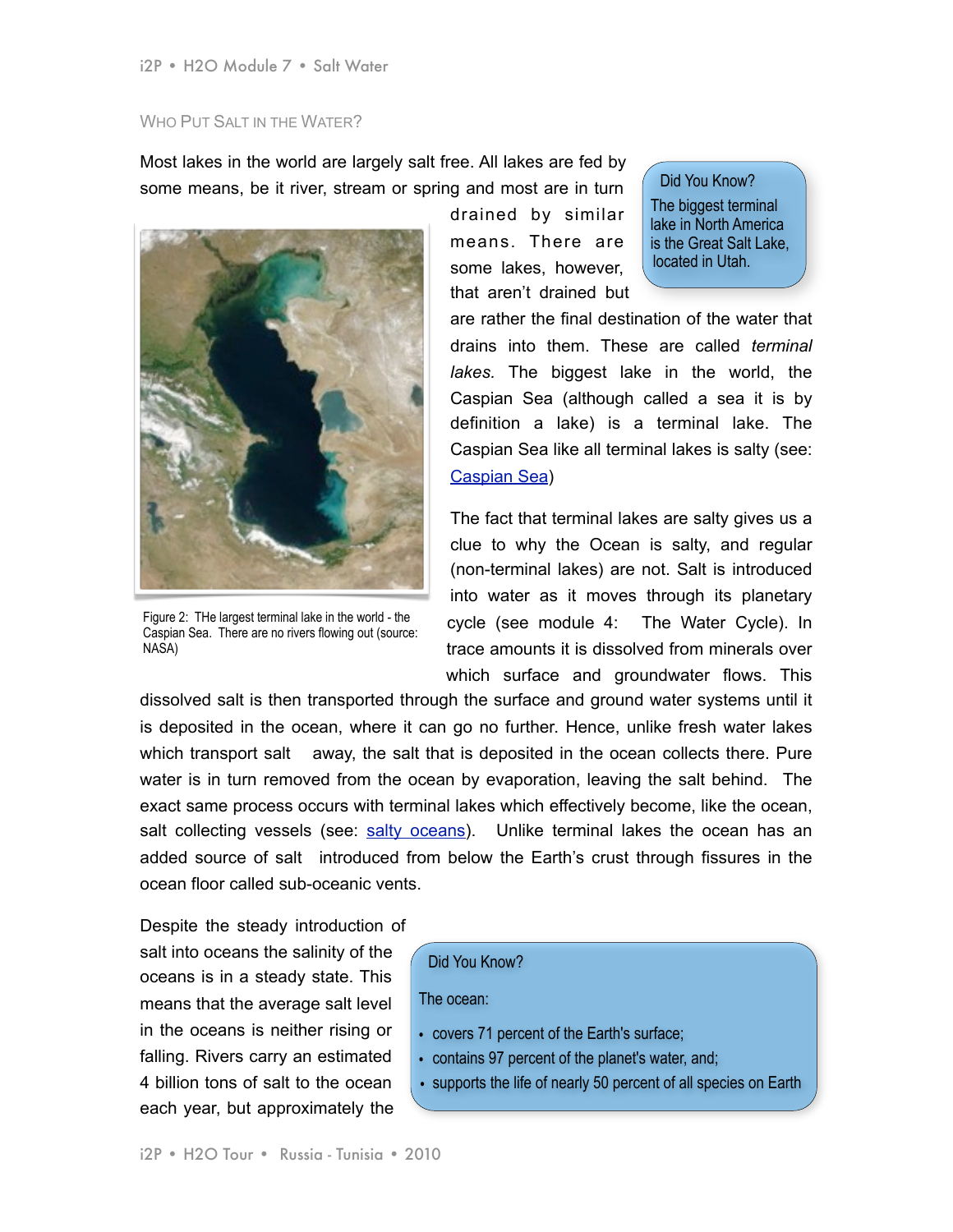same amount of salt is deposited annually onto the ocean floor, explaining why the ocean is not becoming saltier (see: [ocean salt](http://oceanography.suite101.com/article.cfm/why_is_the_ocean_salty)). This is not the case for many terminal lakes which are shrinking and becoming more salty with time. One of the highest salt concentrations in the world is found in the Dead Sea, where the very high water density enables swimmers to float about



Figure 3: Man demonstrating the bouancy of the high salinity of the Dead Sea (source: Wikimedia Commons - en:User:Pcb21)

with ease. The Dead Sea gets its name from it's lifeless waters and barren surrounding terrain. This occurs because at the high levels of salinity found in the Dead Sea very little life can survive.

### DRINKING SALT WATER

As evidenced by the fact that the majority of the worlds creatures live in the ocean, there are many animals that have adapted to a saline environment. Although human beings can safely swim in the ocean, we cannot drink significant amounts of salt water without becoming ill and ultimately dying if we have no source of fresh water. This occurs because the human kidney is not adapted to manage the excess salt found in ocean water in a manner that preserves health.

The balance of salt in our bodies is essential to human survival. Both an excess and a reduction of salt in our blood can lead to marked illness and sudden death. When human beings drink sea water the high salt content causes our kidneys to work to eliminate the salt from our bodies. In order to do so the kidneys must excrete large volumes of water to carry out the salt, an amount,in fact, greater than the volume ingested with the sea water. In other words drinking sea water will cause your body to excrete more water than it takes in, leading to dehydration and ultimately death (see: [drinking salt water\)](http://www.associatedcontent.com/article/171146/why_not_drink_salt_water.html?cat=51).

IS SALT WATER DANGEROUS FOR ALL TO DRINK?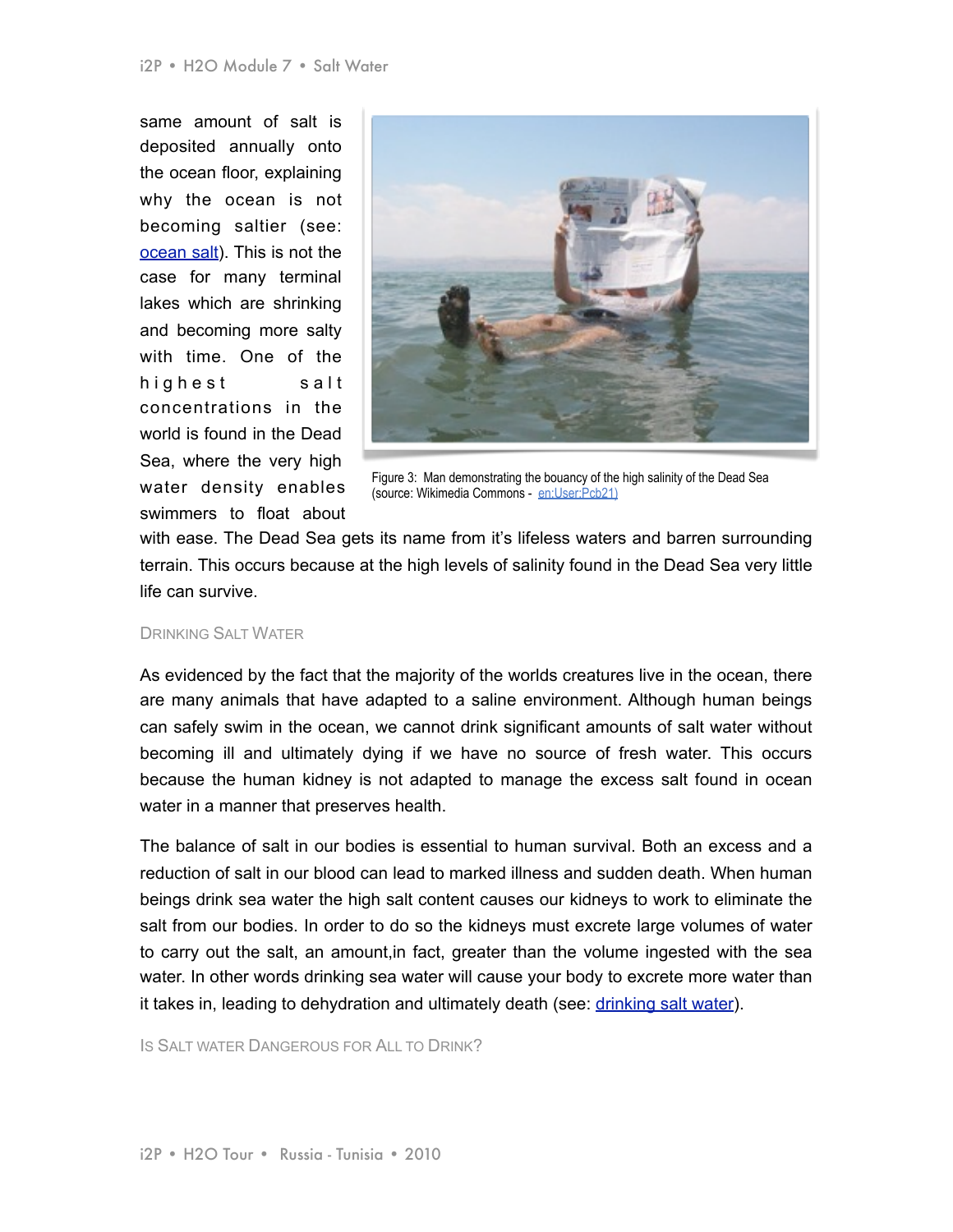

Figure 4: Arctic Char - an anadromous fish (source: Wikimedia Commons)

The irony of our inability to live off sea water is that all life on the planet, including human life is thought to have originated, billions of years ago, in the oceans. Although we lost our ability to live in the sea, many creatures have made adaptations that allow them to manage the high saline environment of the ocean. Marine fish, for instance, have developed an enzyme that selectively pumps salt out of their gills. Conversely fresh water fish accomplish the opposite, secreting unusually high volumes of water in their urine that allows them to maintain acceptable salt levels in their bodies (see: [salt water](http://www.scientificamerican.com/article.cfm?id=why-do-some-fish-normally) [adaptation](http://www.scientificamerican.com/article.cfm?id=why-do-some-fish-normally)). Remarkably there are some species of fish such as the Arctic Char that are able to safely live in both salt and freshwater. Fish that have the ability to live in both salt and fresh water are called anadromous (see: [arctic char](http://www.impossible2possible.com/world/modules/AP%2520Word%2520Module%252011%2520-%2520Place%2520of%2520Fish.pdf)).

### NO SWEAT

Have you every exercised so strenuously that the sweat from your brow has dripped into your mouth? How does it taste? Indeed another reservoir of salt water on the earth, albeit a miniscule one, is the human body.

When human beings sweat they lose salt in the process.

If you have ever let your sweaty tee-shirt dry out after exercising you may see salt patterns on it. The human body is adapted to carefully manage the salt, and this balance is influenced by sweating. Sweating is a mechanism the body uses to dissipate heat during exercise so that it doesn't overheat. Heat is conducted by water about twenty-four times quicker than by air (for a complete list of the thermal conductivity of substances see: [thermal conductivity\)](http://en.wikipedia.org/wiki/Thermal_conductivity). That is why you'll freeze to

### Student Exercise

Demonstrate the greater capacity of water to conduct heat away than air (thermal conductivity), by boiling water in a paper cup. See the elegant experiment:

[Boil water in a paper cup](http://www.practicalchemistry.org/experiments/the-thermal-properties-of-water,246,EX.html)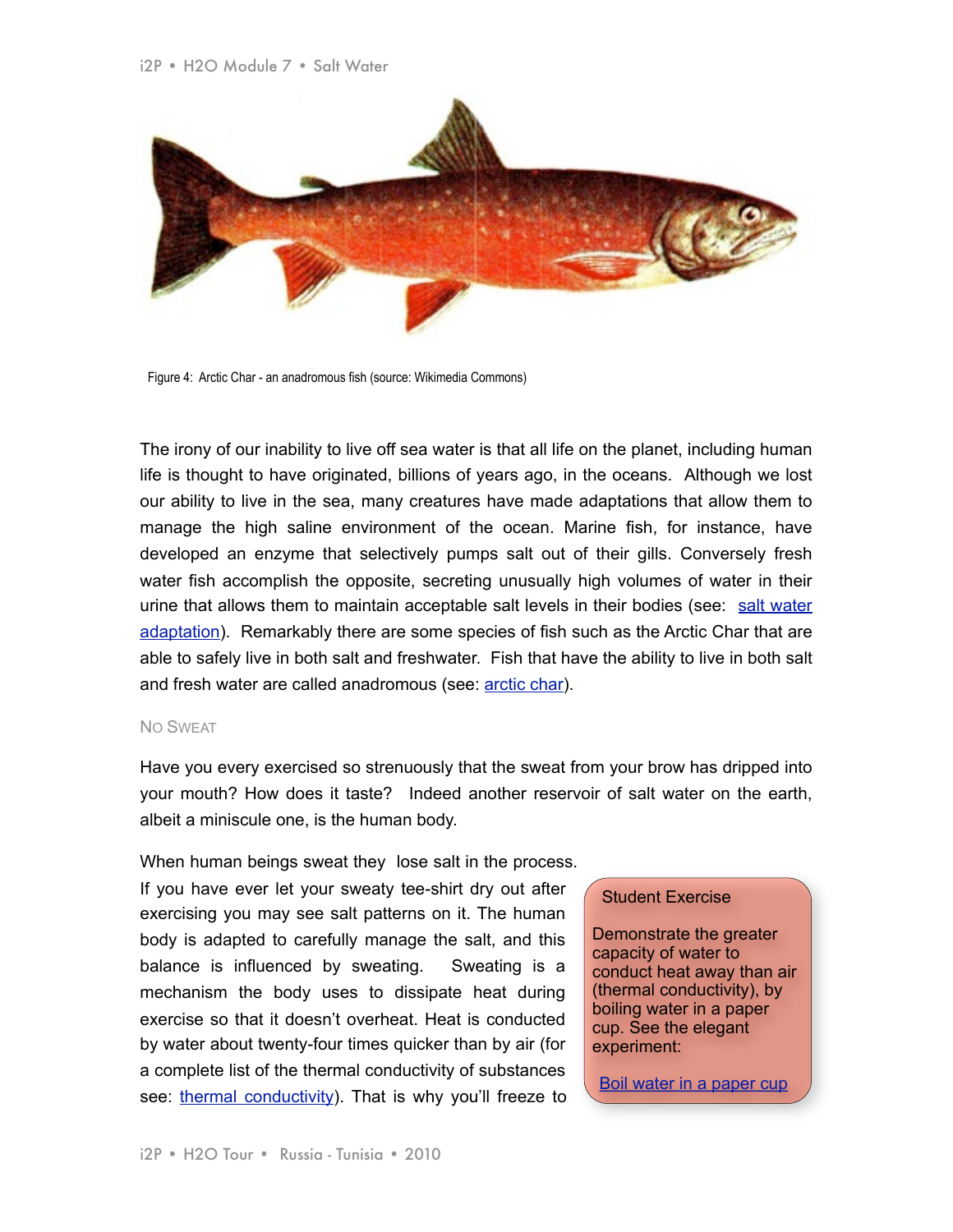death far quicker (theoretically 24 times quicker!) by falling into water at zero degrees than by standing outside in zero degree air temperatures. The body employs the thermal conductivity of water to most effectively conduct heat away from itself, preventing hyperthermia (overheating), but in so doing, loosing salt. It is based on this loss that sport drinks contain salt.



### THE HUMAN SALTWATER RESERVOIR

So whether passing over Lake Baikal, or across the Tunisian desert, Ray and the team will be sweating (as well as urinating!), and will thereby be relocating saltwater from their bodies to the local environment. This lost salt and water will be replaced in the food and drink they ingest.

In winter, on Lake Baikal, the salt water they produce will freeze to the surface of the lake awaiting the coming of spring. If the water is not sublimated water vapor, it will melt with the arrival of warm weather. The traces of salt will be dissolved in the lake with

Figure 5: The Rime of the Ancient Mariner, by Gustav Dore (source: Wikimedia Commons)

the spring melt and, will ultimately flow into the rivers that drain the lake, the Angara and the Yenisei on their journey north to the Arctic Ocean. And so the salt from the sweat of the i2P team will be introduced to the sea.

The saltwater produced by the i2P team in Tunisia will fall to the desert floor where the water will be absorbed into the earth or, more likely, evaporated by the relentless desert